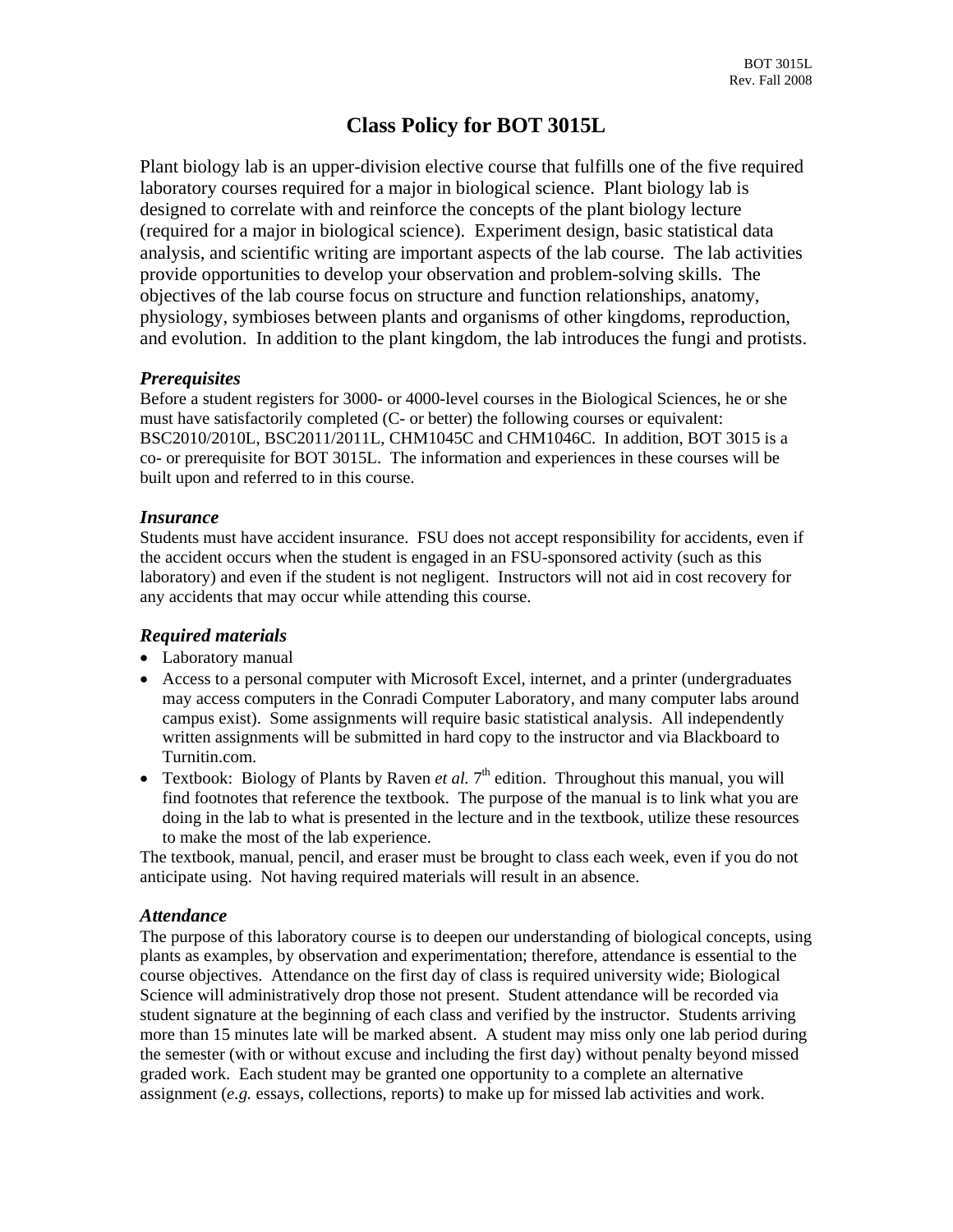Alternative assignments will require time and work devotion similar to the missed lab and will focus on similar conceptual content. For each additional lab period that is missed, *a penalty of one letter grade from the final course grade for each absence will be applied.* Documentation does not excuse a student from missed lab periods in excess of the initial absence and thus, the penalty will still be applied. Make-up labs will not be given; however, prior (at least 48 hours) arrangements with TAs to attend another lab section will be considered. If a lab period is missed during which a quiz is given or on which a report is based, the student may make-up the quiz or experiments if proper documentation of a valid reason is presented at first opportunity (within 48 hours of documented event) after the missed period. All documentation will be subject to verification. Falsified documentation will be handled according to the Academic Honor Policy (see below). Late assignments and delay in make-up will result in grade penalty (20% per day) for the quiz or assignment. Valid documentation includes:

- sickness: a dated certificate of illness signed by a physician (not within immediate family) with a verifiable address and telephone
- legal: statement from a court confirming the student's presence in court proceedings

• other legal document confirming an emergency that prevented the student from attending class Students may be excused (as with documentation) for religious holidays if notification is given at least one week prior to the beginning of class.

*Students are responsible for understanding all material covered during any absences.* 

#### *ADA statement*

During the first week of class, students with disabilities needing academic accommodation should (a) register with the Student Disability Resource Center and (b) present a letter to the instructor from the Center indicating the need that is to be accommodated. Then, the student and instructor will make a written contract that indicates how instruction and testing will deviate from that of the general student population.

All disabilities that arise within the semester that render a student unable to complete work in the course must be reported with proper documentation to the instructor within one week. Documentation must include information about the disability, the time frame in which the disability will affect work, and the type of work that is affected. Failure to provide proper documentation results in the student being responsible for all work and all due dates.

#### *Academic Honor Policy*

All students are required to uphold the Academic Honor Policy (AHP) that is found in the FSU *Student Handbook* and at <http://www.fsu.edu/%7Edof/forms/honorpolicy.pdf> at all times. Violations of the AHP include (1) plagiarism (presenting (*e.g.* written, oral, graphical) without acknowledgement of source (*e.g.* web, print, lab manual, work of other students), copying portions of sentences word-for-word from any source, with or without citation), (2) cheating (*e.g.* copying work of other students (past and present), unauthorized use of notes or devices (*e.g.* cell phones, calculators), discussion of examination contents before scheduled examination)), (3) unauthorized group work (group activities in this course include discussion and data collection, but *all* writing and data analysis must be completed individually), (4) fabrication (*e.g.* making up data or not reporting knowledge of falsified data, creating laboratory notebook drawings from figures), (5) falsification (*e.g.* altering data), (6) misrepresentation (*e.g.* signature imitation, false excuses), and (7) submission of same or similar work as previously credited work. All violations will be treated as explained in the AHP. No credit will be given for work created in violation of the honor code.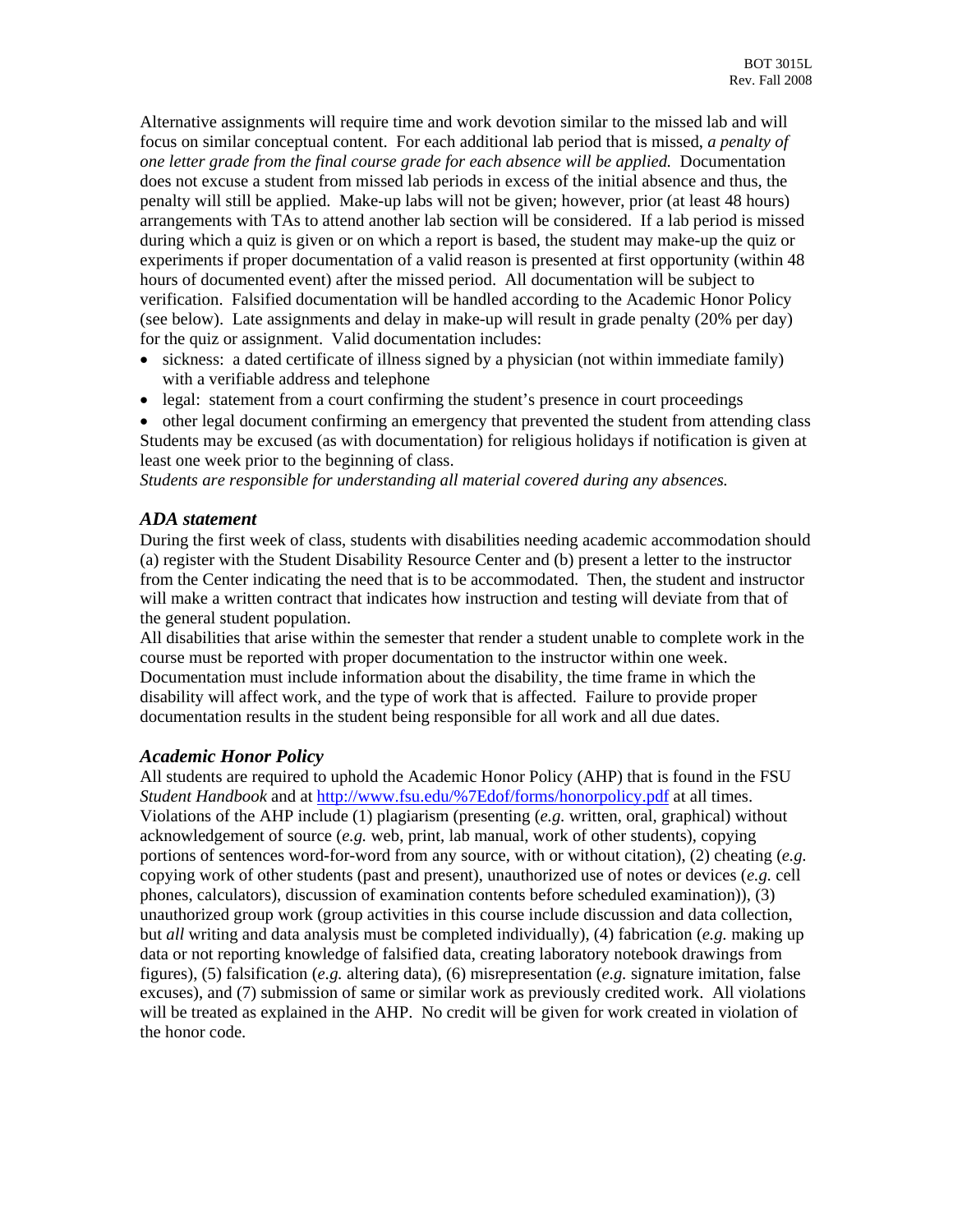### *Performance and Participation*

Students are required to read the lab materials before each class and are expected to participate actively in all laboratory activities. Prior to each class, each student is responsible for independently completing (in complete sentences) the questions at the end of each chapter. The questions will be presented to the instructor before the start of each class. At the beginning of class, the instructor will check that each of these tasks is complete and that all students have their materials. No credit (part of lab notebook grade) will be given for failure to bring the textbook or lab manual (checked only at the beginning of class). If questions are not completed prior to class, maximum credit will be 70% for those questions.

Expect to attend the entire 3-hour lab session. Prior to leaving the lab, all work for the day must be reviewed by the instructor, who will sign-off on completion. To ensure the instructor is available for helping students understand the lab material throughout the lab period, sign-off will only take place during the last 45 minutes of the lab period. Please, maximize your time in the lab and be courteous to your labmates.

# *Safety*

It is our goal to maintain a safe learning environment for all students. No food or drink is permitted in the laboratory. Instructions given by the instructor must be followed or the student will be asked to leave the laboratory and will be counted absent for the laboratory. Disrespect for instructors or fellow students will not be tolerated and will also result in a student being asked to leave the laboratory. All students are required to uphold the Honor Code, found in the FSU *Student Handbook*, at all times.

# *Grading Policy*

**Grading scale**:  $A \ge 93 > A - \ge 90 > B + \ge 87 > B \ge 83 > B - \ge 80 > C + \ge 77 > C \ge 73 > C - \ge 70...$ 

### **Course grade breakdown**

Four quizzes (total 40%) will be administered in the first 40 minutes of indicated lab periods. Each quiz will cover material from previous lab periods. Quizzes will have short-answer, multiple choice, and practical-style questions (drawings may be required). The objectives at the beginning of each topic provide a guide. During quizzes, no contact with cell phones, PDAs, calculators, chewing gum wrappers, or any other potential cheating materials is permitted. Absolutely no talking, except with the instructor, is permitted during quizzes. Violations and intention of violations of the AHP that involve quizzes minimally result in loss of credit for the quiz and penalty of one letter grade for the course and maximally result in an F for the course.

Three experiment reports (total 35%) will be independently written (see the guide to scientific writing in Chapter 1). Although there will be group participation in gathering the data, each student is responsible for an independently written report. Grades are based on understanding scientific concepts and the scientific method, the background of the experiment, the design of the experiment, interpreting the results of the experiment utilizing statistical tests, and effort in conducting the experiment. All sections of the report must be written independently. All graphs and data processing must be completed independently because the goal is for all to learn. Violations and intention of violations of the AHP that involve experiments and lab reports minimally result in loss of credit for the experiment and report and penalty of one letter grade for the course and maximally result in an F for the course. Electronic (via www.turnitin.com via blackboard under "Assignments") and paper copies must be submitted. Both copies must be submitted to receive credit. As stated previously, late assignments will be penalized 20% per day, including weekends.